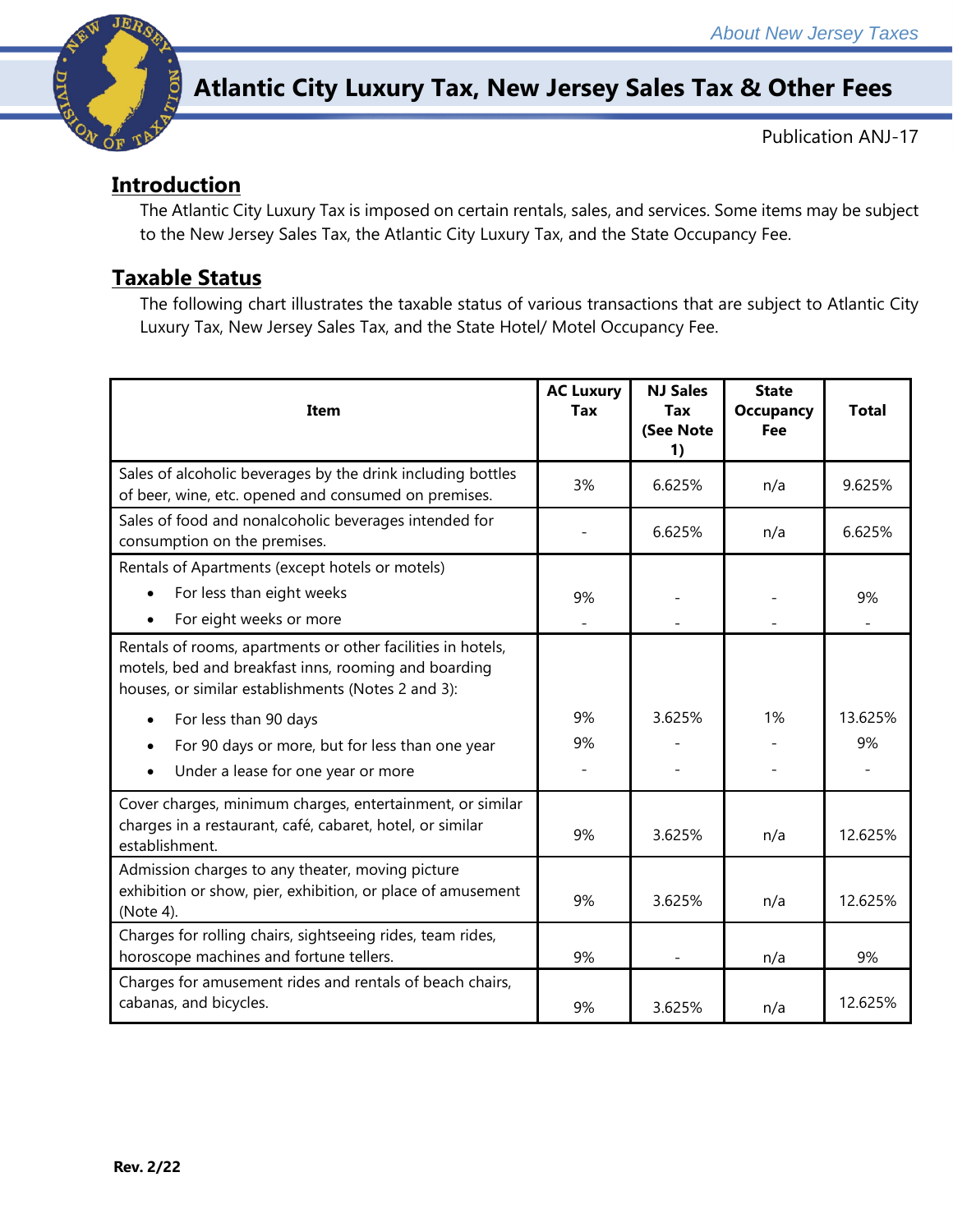- **Note 1:** The combined rate for sales subject to both the New Jersey Sales and Use Tax and the Atlantic City Luxury Tax is 12.625%. Additional information about the Sales and Use Tax is available **[online](http://www.state.nj.us/treasury/taxation/ratechange/su-atlanticcity.shtml)**.
- **Note 2:** The State Hotel/Motel Occupancy Fee is imposed on the rental of a room in a hotel, motel, or similar lodging facility in New Jersey. In most municipalities, the Occupancy Fee is 5%. However, in Atlantic City, which already imposes a local tax (Luxury Tax) on hotel/motel occupancies, the State Occupancy Fee is 1%. This fee is in addition to any other taxes and/or fees imposed.
- **Note 3:** Rentals of conference rooms, banquet rooms, and other places of assembly are not subject to Sales Tax, the State Occupancy Fee, and the Atlantic City Luxury Tax.
- **Note 4:** Charges for admission for participatory sports or to sporting events where other State tax is collected are exempt from Sales Tax.

### **Guest Check**

The charges for the Atlantic City Luxury Tax and New Jersey Sales Tax **must be separately stated on the check**, or the seller is liable for combined Luxury/Sales Taxes on the entire bill. The State Occupancy Fee **also must be separately stated on any bill or invoice** given to the customer.

**Example:** Two visitors order dinner and a bottle of wine in an Atlantic City restaurant. The cost of the meals is \$47, and the charge for the wine is \$13. The guest check given to the customers must separately state the charges for the food and drink and the taxes as follows:

| Food                            | \$47.00 |
|---------------------------------|---------|
| Beverage                        | 13.00   |
| NJ Sales Tax (\$60.00 x 6.625%) | 3.98    |
| AC Luxury Tax (\$13.00 x 3%)    | .39     |
| <b>TOTAL</b>                    | \$64.37 |

If the check shows a total charge of \$64.37 with no breakdown of items purchased and tax collected, the seller is liable for a combined Luxury Tax/Sales Tax (\$64.37  $\times$  9.625% = \$6.20) on the entire bill.

# **Exemptions**

Registered exempt organizations may issue a valid **Exempt Organization Certificate (Form ST‑5)** to a hotel and be exempt from payment of the 3.625% New Jersey Sales Tax, but are still liable for the 9% Atlantic City Luxury Tax and the 1% State Occupancy Fee. Exempt status applies only to the tax imposed under the New Jersey Sales and Use Tax Act, and does not apply to any other tax and/or fee. Exempt organizations remain subject to the Atlantic City Luxury Tax and the State Occupancy Fee.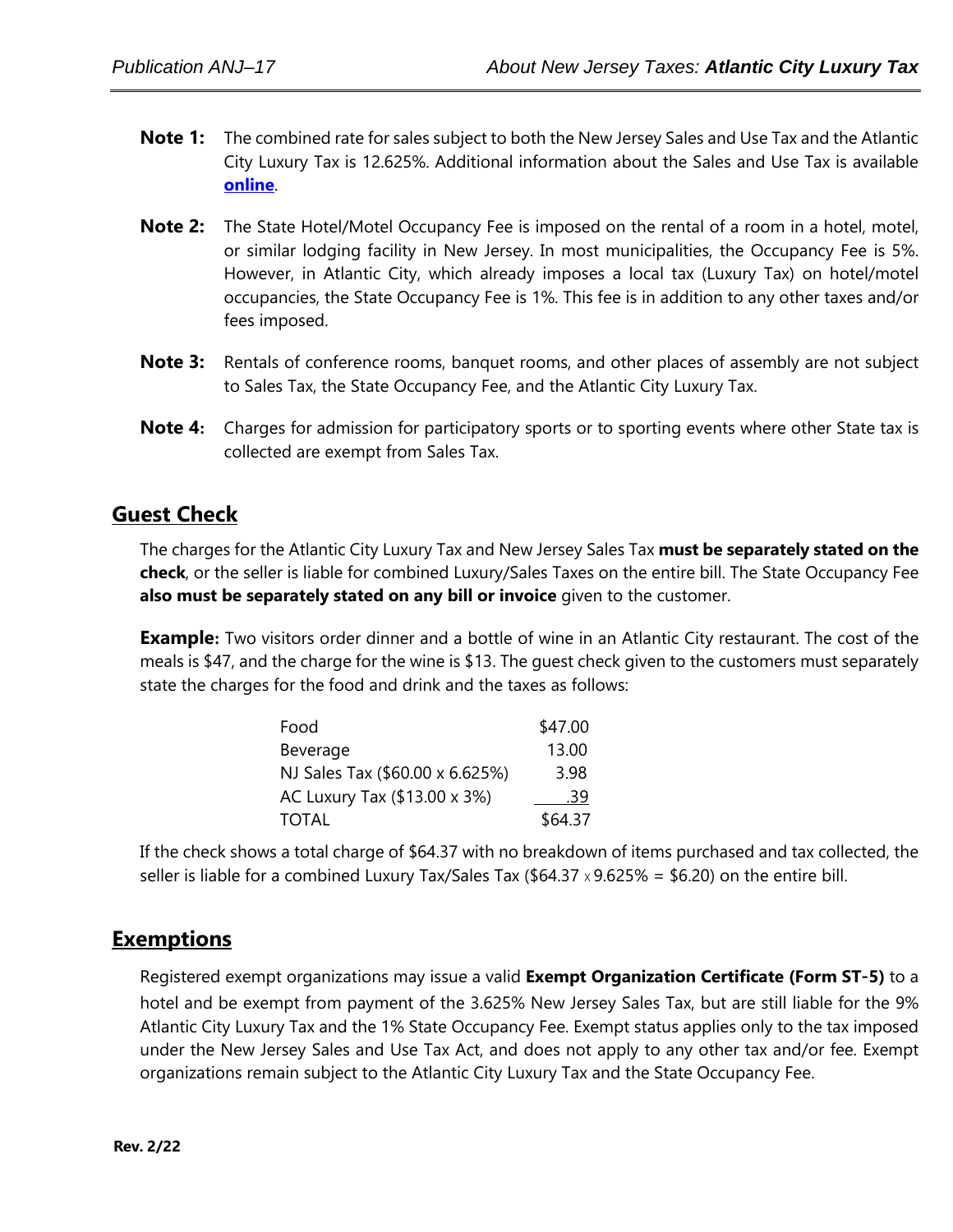Any New Jersey State agency, political subdivision of the State of New Jersey, federal agency, the United Nations, or any other international organization of which the United States is a member is exempt from paying Sales Tax, Luxury Tax, and the State Occupancy Fee. In this case, an exempt organization certificate or number is not required to make tax-exempt purchases or secure tax-exempt lodging in this State. Purchases must be made on official letterhead or official purchase order signed by a qualified officer. Payment must be made by the agency's check or voucher for the exemption to apply. If payment is made from an individual's account, regardless of method of payment, (personal check, credit card, cash, etc.) and regardless of the intent of the agency to subsequently reimburse that person, such a purchase is subject to Sales Tax, Luxury Tax, and the State Occupancy Fee.

Federal employees are exempt if payment is made by a GSA SmartPay 2 credit card having a 0, 6, 7, 8, or 9 as the sixth digit of the account number (credit card charged to and paid directly by the federal government). If payment is made with a GSA SmartPay card having a 1, 2, 3, or 4 as the sixth digit, the card is billed to and paid by the employee, and the federal government exemption does not apply. In addition, certain exemptions are granted to qualified foreign diplomatic and consular personnel who reside in the United States. For more information, see **[Diplomat/Consular Sales Tax Exemptions](http://www.state.nj.us/treasury/taxation/pdf/pubs/tb/tb53.pdf)**.

# **Other Fees**

**Tourism Promotion Fee in Hotels, etc.** A Tourism Promotion Fee of either \$1 or \$2 per day is charged for each room rental in a hotel, motel, inn, or rooming house, etc. This fee applies to each room either occupied or possessed by guests, other than as a place of assembly. The fee is also due with respect to "complimentary" occupancies. The rate of \$2 per day applies to each occupied room in the case of hotels that provide casino gambling. The \$1 per day rate applies to each occupied room in all other facilities. This fee is imposed on the facility and is thus included in the sales price for both Sales Tax and Luxury Tax purposes if billed to the customer, regardless of whether or not it is separately stated.

**Casino Hotel Room Occupancy Surcharge.** Effective March 1, 2022, a \$2 per day surcharge is imposed on each occupied room, other than rooms used as a place of assembly, in a casino hotel located in Atlantic City. The surcharge is also due with respect to "complimentary" occupancies. The surcharge is imposed on the casino hotel and is thus included in the sales price for both Sales Tax and Luxury Tax purposes if billed to the customer, regardless of whether or not it is separately stated.

**Casino Room Fee.** A Casino Room Fee of \$3 a day is charged on each hotel room in a casino hotel occupied by a guest, whether for consideration or as a complimentary item. This is in addition to any other taxes and/or fees imposed on such occupancies. This fee is imposed on the facility and is therefore included in the sales price for both Sales Tax and Luxury Tax purposes if billed to the customer, regardless of whether or not it is separately stated.

**Parking Fee.** A minimum charge of \$3 a day is imposed for the use of a parking space for parking, garaging, or storing motor vehicles on property owned or leased by a casino hotel. For more information, see **Atlantic [City Casino Parking Fees](http://www.state.nj.us/treasury/taxation/pdf/pubs/tb/tb22r.pdf)***.*